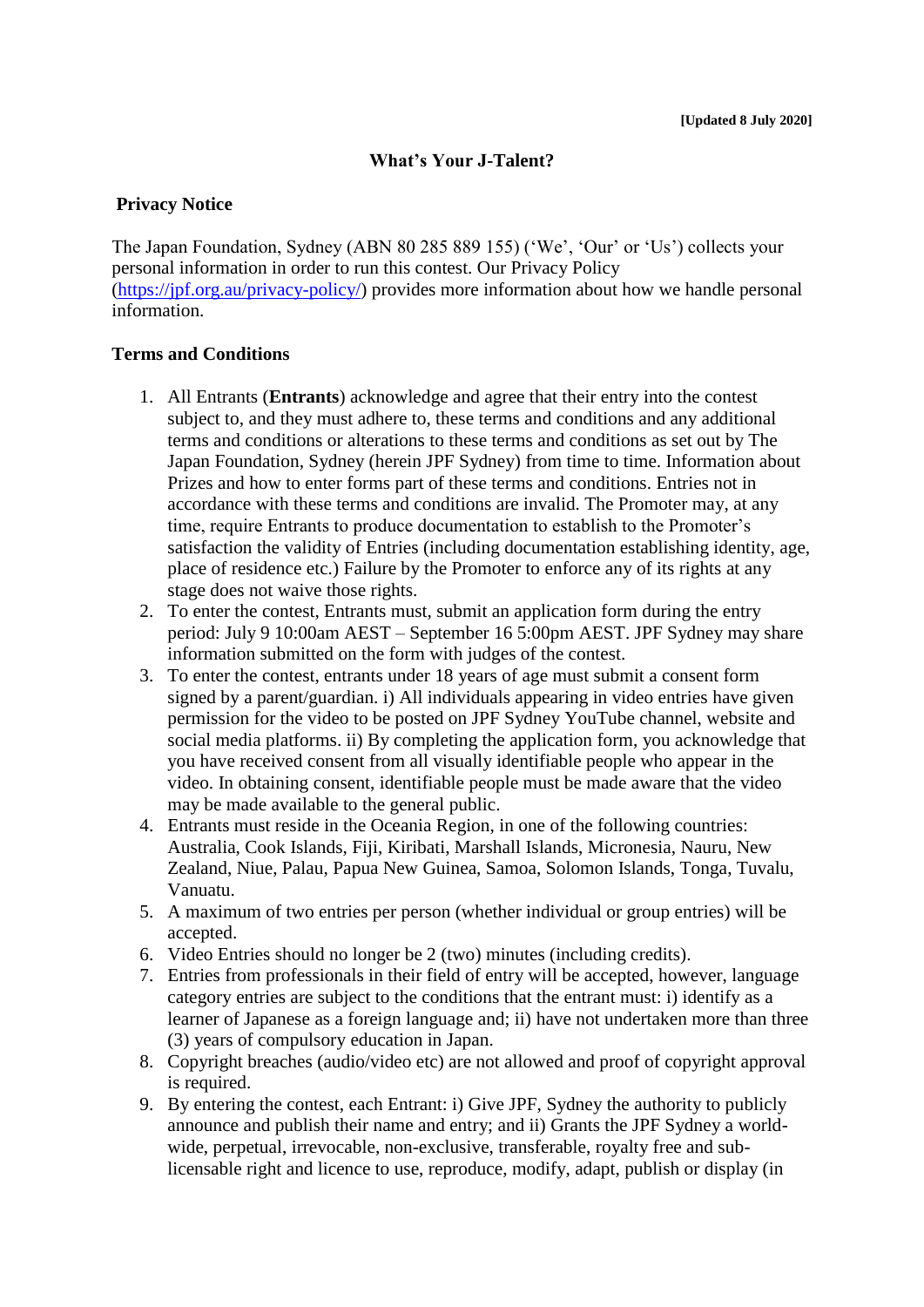whole or in part) any intellectual property contained in the content of their Entry and/or Post, without royalty, payment or other compensation. Each Entrant consents to JPF Sydney or their respective agents, employees, contractors or sub-licensees doing anything in relation to such use which might otherwise infringe the Entrant's moral rights and warrants that they have full authority to grant such rights.

- 10. Grand prize winners for each category are to select their own prize in conjunction with an agent appointed by JPF Sydney.
- 11. Winner's prize packs will be posted by Australian Post as a tracked parcel. JPF, Sydney will not take responsibility for lost or delayed packages.
- 12. Winning Entries must conform to all terms and conditions. No responsibility will be accepted for late, lost, illegible, incorrectly submitted or incomplete Entries. Entries which contain incorrect contact details shall be deemed invalid.
- 13. JPF, Sydney reserves the right to remove any Entry that contains offensive, inappropriate or derogatory material. Any Entry containing such content shall be deemed invalid.
- 14. The Winner/s are eligible to win the Prize/s as specified by JPF Sydney. JPF Sydney reserves the right in its sole discretion to disqualify any Entrant who JPF Sydney has reason to believe has breached any of these terms and conditions, or engaged in unlawful or other improper conduct calculated to jeopardize the fair and proper conduct of the contest. The Promoter reserves its rights to recover damages or other compensation from such a person.
- 15. Any decision made by JPF, Sydney in respect of the contest or a Prize is final and binding and no correspondence will be entered into. The Winner/s will be notified via email in mid-October, 2020 and on the Contest website. JPF, Sydney will arrange with the Winner/s to post the prize (where applicable) to the Winner/s' nominated delivery address within Oceania.
- 16. If a Winner cannot be contacted (i.e. attempts to contact the Winner have met with failure) or does not claim the Prize or JPF, Sydney does not receive any return communication within one (1) month of notification the winner may forego their entitlement to a Prize.
- 17. Winner/s must take part in all publicity, photography and other promotional activity as the Promoter requires, without any compensation. Winner/s consent to the Promoter using their names and images in any promotional or advertising activity.
- 18. JPF, Sydney and their respective related entities, officers, employees, contractors and agents shall not be liable (including in negligence) for any loss, liability, cost, damage, personal injury, illness, death, expense or claim whatsoever which is suffered (including but not limited to personal injury and indirect, special or consequential economic loss) as a result of the Contest or in connection with a Prize except for any liability which under statute cannot be excluded (in which case that liability is limited to the greatest extent allowed by law).
- 19. All internet, mobile phone and/or SMS charges in relation to the Contest are the sole responsibility of the Entrant.
- 20. If the conduct or operation of the contest is interfered with or disrupted in any way by any cause outside the reasonable control of the Promoter or the Contest is not capable of running as planned (including, but not limited to, by reason of misdirected Entries, tampering, unauthorized intervention, fraud or technical failure, software, hardware or communications issues or tampering), the Promoter reserves the right (in its absolute discretion) to suspend, modify, cancel, recommence or terminate the Contest as appropriate.